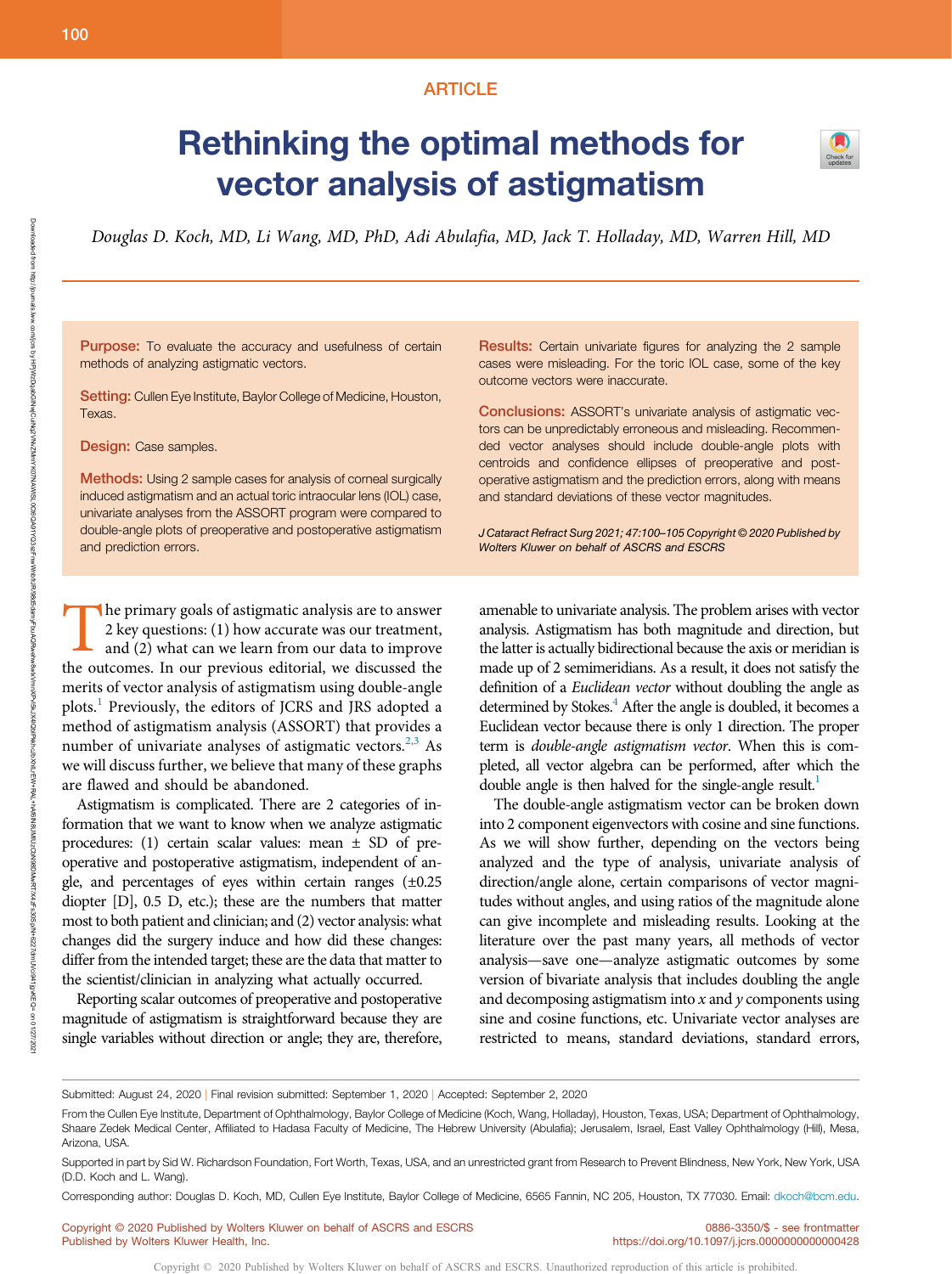| Table 1. Angular error (±degrees) corresponding to a magnitude error (D) at different measurement precisions. <sup>8</sup> |                               |       |      |                |               |                |          |
|----------------------------------------------------------------------------------------------------------------------------|-------------------------------|-------|------|----------------|---------------|----------------|----------|
|                                                                                                                            | <b>Measured Magnitude (D)</b> |       |      |                |               |                |          |
| Tolerance (D)                                                                                                              | 0.125                         | 0.250 | 0.50 | 1.00           | 2.00          | 4.00           | 8.00     |
| ±0.125                                                                                                                     | 30                            | 14    |      | $\overline{4}$ | $\mathcal{D}$ |                | $\Omega$ |
| ±0.25                                                                                                                      | 90                            | 30    | 14   |                | $\Delta$      | $\overline{2}$ |          |
| ±0.50                                                                                                                      |                               | 90    | 30   | 14             |               | 4              |          |
| ±1.00                                                                                                                      |                               |       | 90   | 30             | 14            |                |          |

The formula is  $\theta =$  ArcSin [0.5 x (t/M)], where t is the tolerance (precision, eg,  $\pm$ 0.5 D), M is the magnitude of astigmatism, and  $\theta$  is the angular error that is equivalent to the tolerance in diopters. Note that you need to know angle and magnitude.

confidence intervals, and P values for type I errors of the magnitudes of preoperative and postoperative vectors and of the vectors for prediction errors.

As we discussed previously, we believe that double-angle plots are better than single-angle plots at accurately portraying the essence of the data, attractive as the latter are because they match what we see in a phoropter. Doubleangle plots allow us to optimally show the spread of the data clearly with accurate representation of their relative position to all the other points, and they allow depiction of the centroids, confidence ellipses, and the standard deviations of the astigmatic data. More importantly for the reader, once one grasps the concept of the double-angle plots, the data are visually easier and more accurate to interpret.

To the authors' knowledge, among publicly available programs for analyzing astigmatic outcomes, only the ASSORT program uses univariate analyses of vector magnitude and angle separately beyond those noted above. As we will show, some of these are inaccurate and misleading. Næser pointed out the potential errors in univariate analysis and stated: "However, refractive data are multivariate and cannot properly be described by univariate indices. The indices 'Magnitude of error' and 'Angle of error' might be appropriate for an individual patient but actually represent separate analyses of astigmatic direction and magnitude. Aggregate analysis will therefore yield systematic errors."<sup>5-7</sup> Table 1 from the article by Holladay et al. in 2001 shows the necessity of looking at angle and magnitude together for vector analysis.<sup>8</sup> The purpose of this article is to look more closely at these issues regarding potential flaws in certain univariate analyses of astigmatism.

## **METHODS**

## Graphical Display

To compare the ASSORT displays to the Astigmatism Double-Angle Plot tool that we developed, we used a dataset of eyes of patients undergoing cataract surgery.

## Univariate Analysis of Corneal Surgically Induced Astigmatism (SIA)

To evaluate the ASSORT Corneal Analysis component of the ASSORT Group Analysis Calculator, we prepared 2 sample cases:

- 1. Case 1: preoperative 43 D/44 D @ 90 and postoperative 42.5 D/44.5 D @ 90 when the target is 43.5 D/43.5 D, that is, correction of 1 D at 90 degrees.
	- The SIA is 1.0 D @ 90 instead of at 180 degrees as planned.
	- Thus, the astigmatism became worse along the 90-degree meridian, not better.
- 2. Case 2: preoperative 43 D/44 D @ 90 and postoperative 42.5 D/44.5 D @ 135 again when the target is 43.5 D/43.5 D, that is, correction of 1 D at 90 degrees.
	- The SIA is 2.24 D @ 148 instead again of at 180 degrees as planned.
	- In this case, the astigmatism increased and along a different meridian.

## Outcomes of Toric IOL Implantation

To evaluate the ASSORT Toric IOL Analysis tool in the Group Analysis Calculator, we used an actual straightforward clinical case:

- 1. Preoperative corneal astigmatism: 1.58 @ 96.
- 2. Abulafia–Koch Hill-RBF toric calculator predicts residual refractive astigmatism of 0.06 D @ 9 for 10.0 D SN6AT3 IOL (toricity 1.50 D at IOL plane) @ 99.
- 3. Final outcome: 0 D of refractive astigmatism.



Figure 1. The same dataset displayed with the ASSORT polar (left) and double-angle (middle) plots and the Astigmatism Double-Angle Plot tool (right).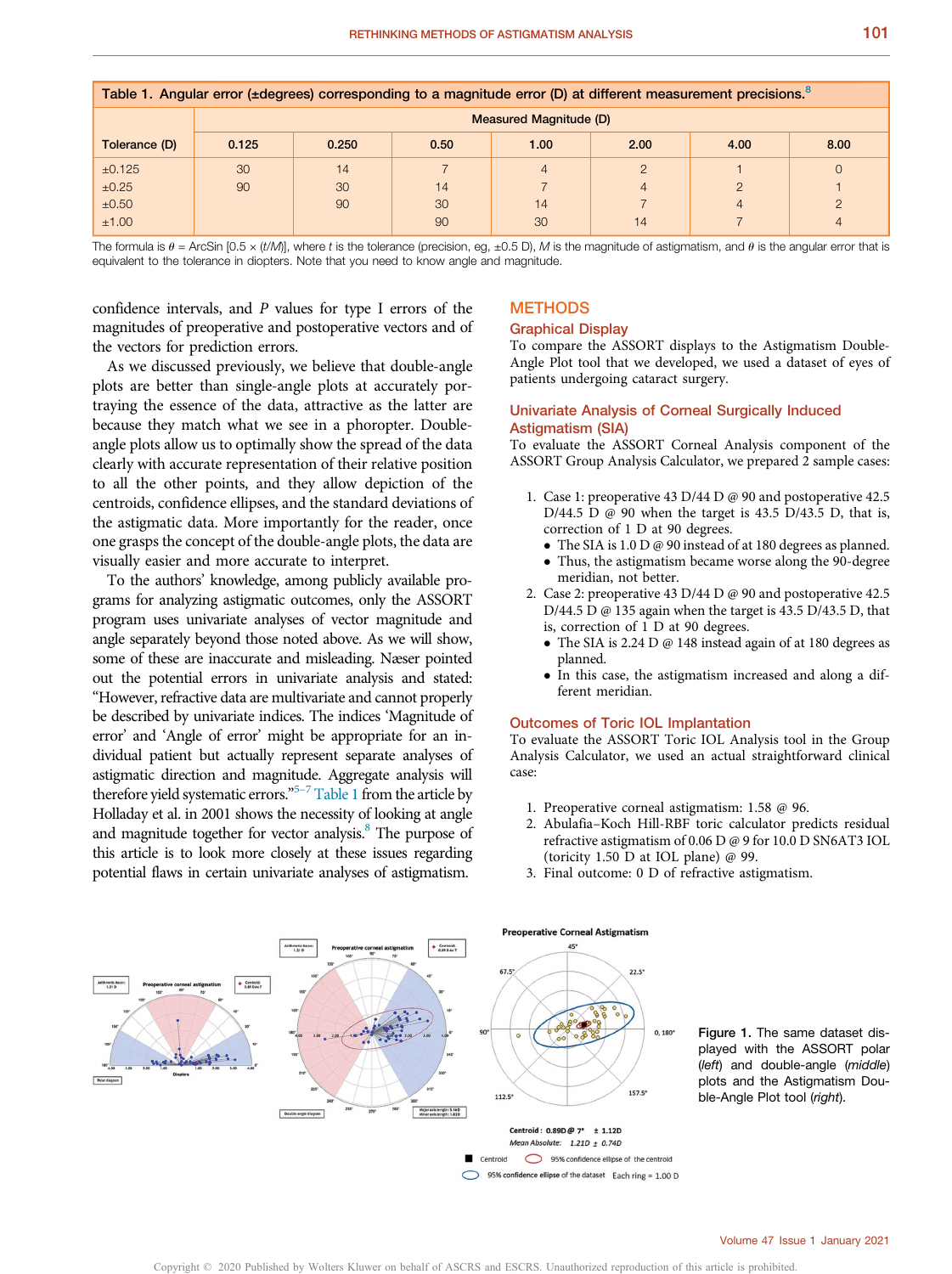



# RESULTS

## Graphical Display

Figure 1 shows the same dataset displayed with the AS-SORT polar and double-angle plots and our Astigmatism Double-Angle Plot tool. The data trends are much more readily discerned with the double-angle plots. However, the ASSORT double-angle plots are labeled in a confusing manner: from 0 to 360 degrees instead of 0 to 180 degrees.

To illustrate this more clearly, Figure 2 is the ASSORT double-angle plot of preoperative and postoperative astigmatism of our 2 sample corneal SIA cases. It seems that the preoperative corneal astigmatism is at 180 degrees (instead of at 90 degrees) and that the postoperative astigmatism is at 180 degrees and 270 degrees (instead of at 90 and 135 degrees). Figure 3 is the ASSORT double-angle plot of the SIA. Because of the graph mislabeling, case 1 looks like that change was at 180 degrees (instead of at 90 degrees) and case 2 at 296 degrees (instead of at 148 degrees).



Figure 3. ASSORT double-angle plot of surgically induced astigmatism of the 2 sample cases.

## Corneal SIA

The flaws in certain univariate analysis of astigmatic vectors are demonstrated in the following 3 figures, using the data from our 2 sample cases with SIA:

- 1. Figure 4 is the ASSORT plot of SIA vs target-induced astigmatism (TIA). It does not accurately inform us of what occurred. For case 1, the datapoint is on the identity line, indicating no overcorrection or undercorrection, that is, the SIA and TIA are equal, implying accurate correction—instead of the actual 2 D of undercorrection in the wrong direction. The datapoint for case 2 correctly shows the more than 2 D SIA, but, without knowing the angle, it is unhelpful in describing what actually occurred.
- Figure 5 is the angle of error plot. One datapoint is at 90 degrees, presumably case 1; it is unclear why it is not at  $-90$  degrees because the treatment went in the opposite direction to the intended effect. The angle for the second case is at  $-35$  to  $-25$  degrees. Although correct,



Figure 4. ASSORT plot of SIA vs TIA of the 2 sample cases (SI = surgically induced astigmatism; TIA = target-induced astigmatism).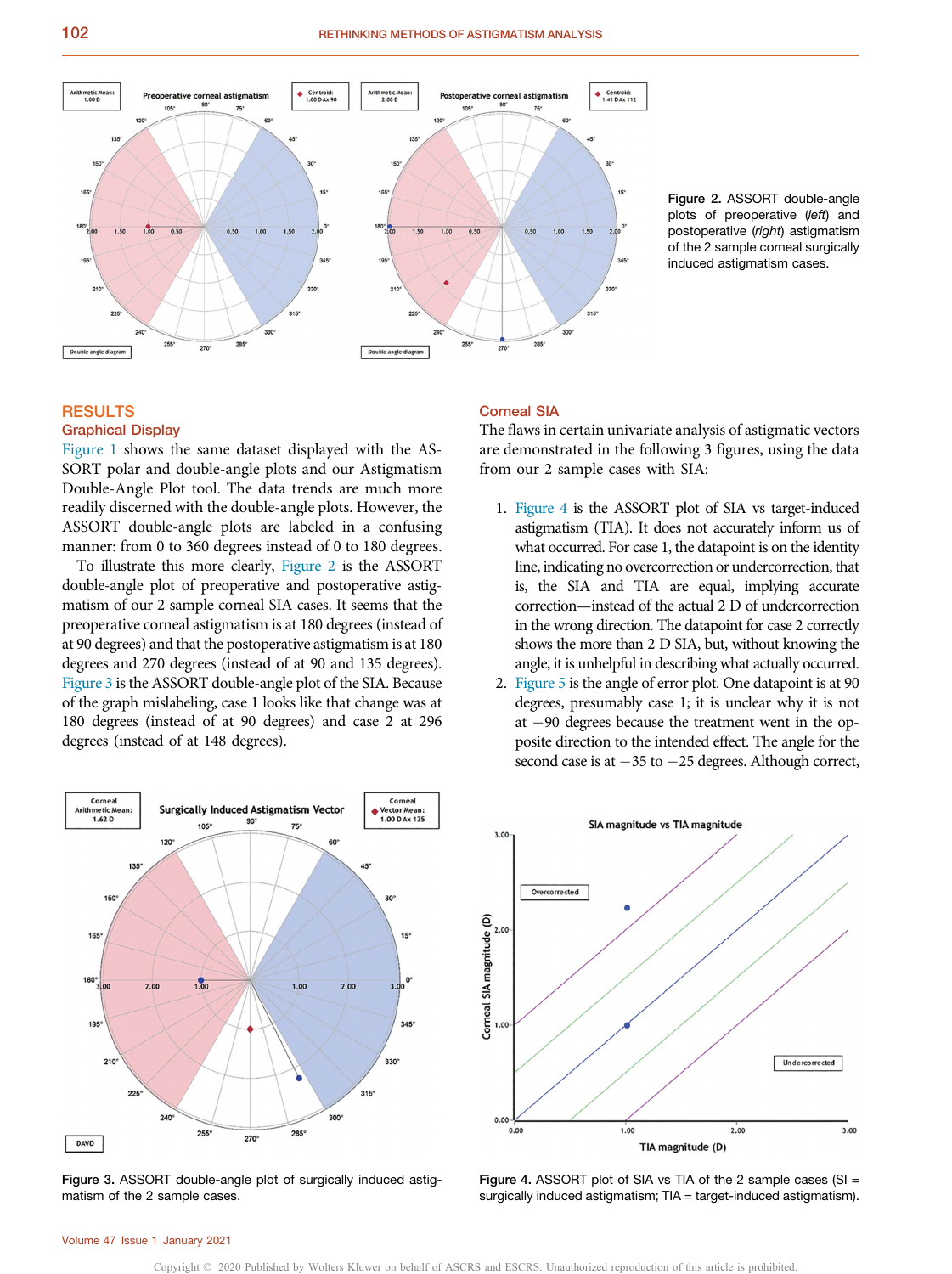

Figure 5. ASSORT angle of error plot of the 2 sample cases.

without knowing the vector magnitude for this angular error, this datum is not helpful. For example, one could envision angle of error plots of 5 cases within ±0.1 D of target but off by 60 degrees and 1 case with the correct angle but off by 2 D. The graph would suggest that the problem with the data is the angle of the correction, which clearly mischaracterizes the outcome.

3. Figure 6 is the polar plot of the correction index (CI). The definition of this is as follows: "Calculated by determining the ratio of the SIA to the TIA by dividing SIA by TIA. The CI is preferably 1.0. It is greater than 1.0 if an overcorrection occurs and less than 1.0 if there is an undercorrection."<sup>9</sup> The errors inherent in this should be obvious: a CI independent of angle is irrelevant at best. The data from our 2 cases make this point. On the ASSORT graph, there are 2 points, both along the 180-degree line, one at 1 and one at 2.2. Neither makes any sense. To correct the error for case 1, whose astigmatism goes in the wrong direction, an index is meaningless. For case 2, why would the datapoint be on the 180-degree line? There is no indication on this graph of the fact that the error for case 2



Figure 6. ASSORT polar plot of the correction index of the 2 sample cases.

was at an angle that is oblique to the preoperative angle. Moreover, why is angle even included in the plots because the CI is by definition simply a ratio? The corneal geometric mean is likewise of no value in understanding the data. Nothing here helps us interpret what happened or how to improve the outcome.

## Outcomes of Toric IOL Implantation

Analyzing our case with toric IOL with the ASSORT Toric IOL Analysis tool, we found the following flaws in the data analysis:

- 1. SIA: 1.58 @ 6 (Figure 7, A). Incorrect: ∼1.02 D @ 99 was corrected, not 1.58 D.
- 2. The TIA in ASSORT is 1.02 @ 9 (Figure 7, B). This is the amount of astigmatism that was to be corrected by the toric IOL and is correct.
- 3. CI: 1.54 (Figure 8). This indicates that there is an overcorrection of 50%. This is obviously incorrect because the result was essentially perfect. Even if one inputs total corneal astigmatism of 1.00 to account for the posterior corneal astigmatism, the correction index is still 1.54, which would lead one to think that the astigmatism had been overcorrected.
- 4. Difference vector (DV): 0.57 @ 91 (Figure 9); with total corneal astigmatism used, the DV is still 0.57 D. This is incorrect because SIA and TIA should give a DV of near zero if the desired amount of astigmatism is fully corrected.



Figure 7. A: Surgically induced astigmatism of the toric IOL case plotted using the ASSORT Toric IOL Analysis tool. B: Target-induced astigmatism of the toric IOL case plotted using the AS-SORT Toric IOL Analysis tool.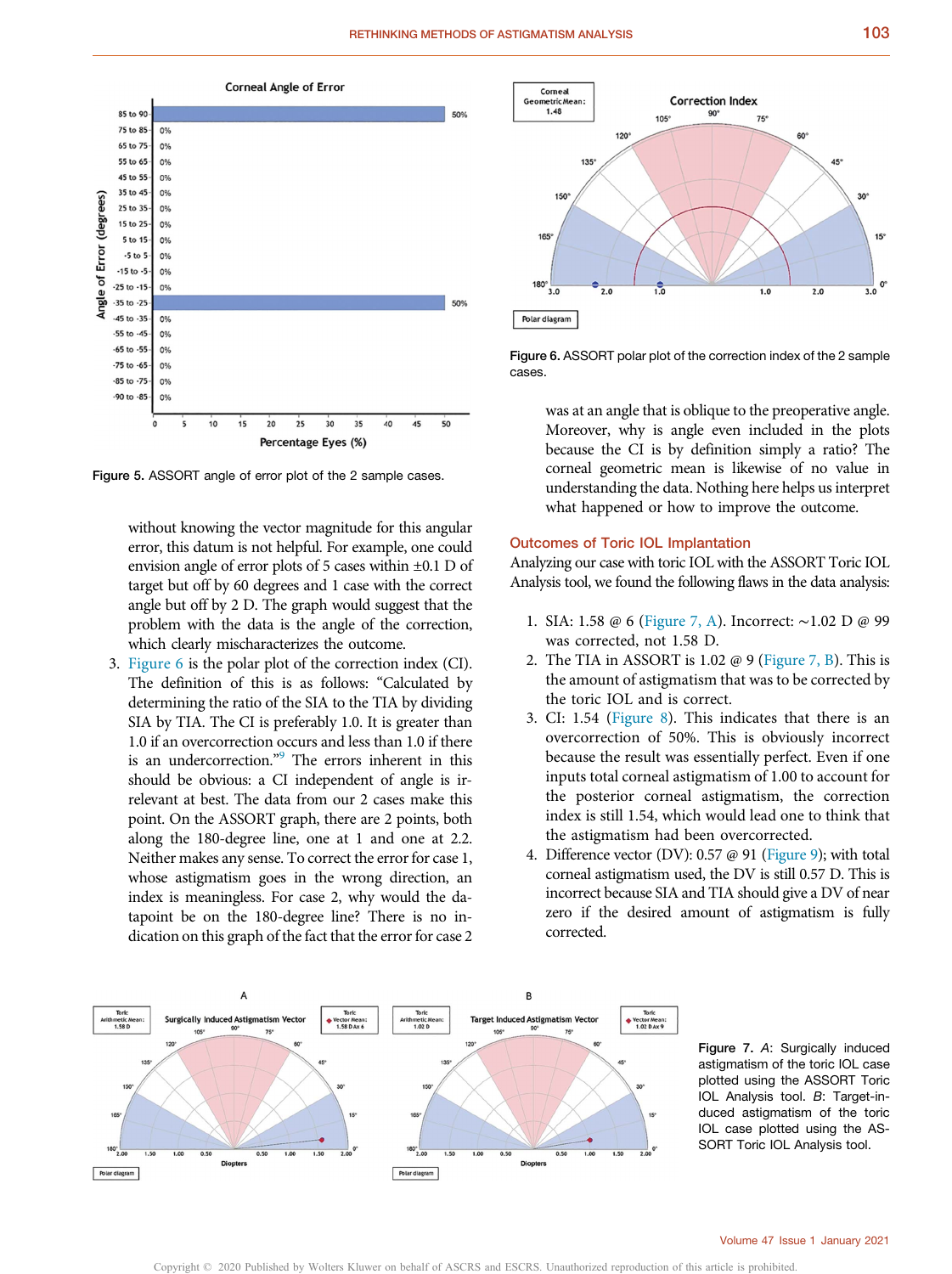

Figure 8. Correction index of the toric IOL case plotted using the ASSORT Toric IOL Analysis tool.

5. Figure 10 is the correct plot with our Double-Angle Plot tool, showing a near-perfect prediction error for correction of the astigmatism.

Why these errors? ASSORT uses the preoperative keratometry as the baseline for the SIA calculation regardless of what is entered for total keratometry; this will automatically give incorrect values for SIA, DV, angle of error, and CI.

## **DISCUSSION**

These examples demonstrate the inherent flaws in several of the univariate vector analyses of astigmatism provided in the ASSORT program. Univariate analysis works for certain scalar vector values: means and standard deviations of preoperative, postoperative, and prediction error vectors. It fails for the



Figure 10. Refractive astigmatism prediction error of the toric IOL case plotted using the Astigmatism Double-Angle Plot tool.



Figure 9. Difference vector of the toric IOL case plotted using the ASSORT Toric IOL Analysis tool.

ASSORT plots of TIA vs SIA, angle of error, and CI; the data that these graphs provide can be highly misleading and do not demonstrate what actually occurred. One could argue that our first 2 cases are rare or unusual and not representative of standard outcomes. However, that is exactly the point: looking at the ASSORT figures, one would never know that these cases are unusual. These graphs cannot be trusted to show the actual outcome errors.

What are the optimal figures for displaying astigmatic outcomes? We believe that those we provided in our editorial are the primary figures to include in astigmatic analysis. Vector displays should consist at a minimum of double-angle plots of preoperative and postoperative astigmatism and of the prediction error. The prediction error is precisely what is needed to demonstrate the deviation of the intervention from the desired correction. In addition, we need to know the prediction error to compare different formulas, for example, compare one toric calculator with another. The ASSORT program does provide the DV, which is the difference between the TIA and SIA. However, a graph of DV is not in the 9 figures recommend by the journals; also, as described above, DV is incorrectly calculated in the ASSORT Toric IOL Analysis tool, and the double-angle plots in ASSORT are incorrectly labeled.<sup>3</sup>

Reinstein et al. thoughtfully advocated in favor of single-angle plots for these reasons: "(1) single-angle polar plots do not require any further learning or understanding than what is taught to all ophthalmologists/optometrists, (2) data plotted on a single-angle plot are directly transferrable to the clinical situation of a topography, treatment, or eye, and (3) single-angle plots require less space on the page." <sup>3</sup> Our response would be that, although we agree with the first 2 points that there is an advantage to visualize polar plots compared with phoropters, topography, etc., (1) surely clinicians who can make it through medical or optometry school can be taught how to interpret double-angle plots, (2) eliminating invalid figures will save much more journal space than is consumed by switching to doubleangle plots, (3) as noted earlier, only double-angle plots allow us to show the correct relationships with confidence ellipses and centroids for the data, and (4) double-angle plots make it much easier to compare outcomes of different procedures.

Finally, we want to share some thoughts about terminology. In our editorial in JCRS, we deliberately chose the term